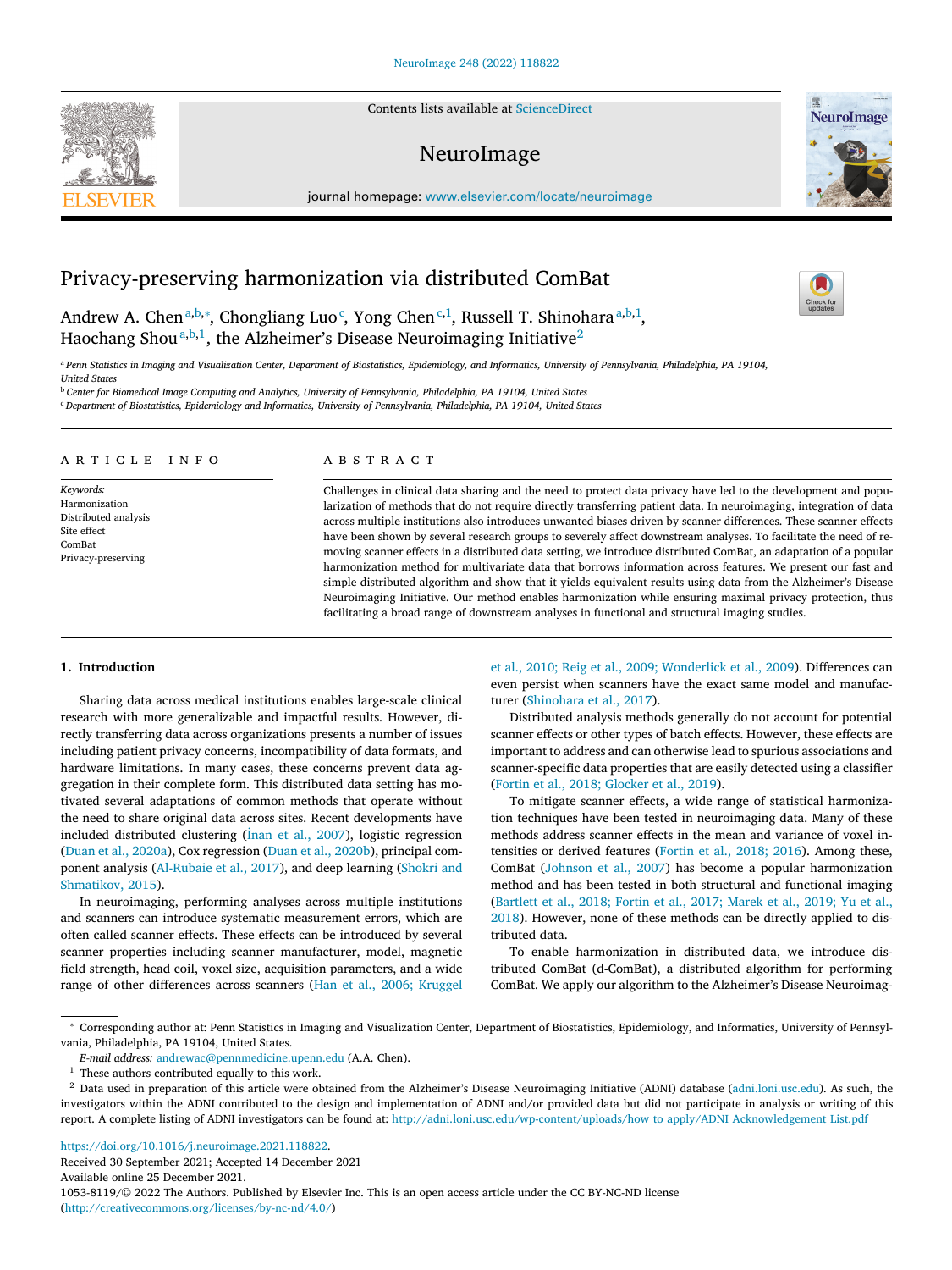ing Initiative (ADNI) dataset and show that our method yields identical results to applying ComBat while having the full data at a single location. Our investigation enables additional downstream distributed methods to be applied on harmonized data and fulfills the needs for running a complete distributed analysis pipeline in multi-site neuroimaging studies.

## **2. Methods**

## *2.1. Distributed ComBat*

ComBat (Fortin et al., 2018; 2017; [Johnson](#page-4-0) et al., 2007) seeks to remove scanner effects in the mean and variance of neuroimaging data in an empirical Bayes framework. To handle the distributed data setting, we propose d-ComBat as an algorithm that yields adjusted data identical to the original ComBat method. Let  $y_{ij} = (y_{ij1}, y_{ij2}, \dots, y_{ijV})^T$ ,  $i = 1, 2, \dots, K$ ,  $j = 1, 2, \dots, n_i$  denote the *V*-dimensional vectors of observed data where  $i$  indexes scanner,  $j$  indexes subjects within scanners,  $n_i$  is the number of subjects acquired on scanner *i*, and *V* is the number of features. For simplicity, we assume each site uses a different scanner and the data are collected from  $K$  sites. However, our algorithm could be easily extended to allow varying number of scanners per site. Our goal is to harmonize the data from these  $N = \sum_{i=1}^{K} n_i$  subjects across the  $K$  scanners without pooling data at a single processing site. ComBat assumes that the *V* features  $v = 1, 2, ..., V$  follow

$$
y_{ijv} = \alpha_v + \mathbf{x}_{ij}^T \boldsymbol{\beta}_v + \gamma_{iv} + \delta_{iv} e_{ijv},
$$
\n<sup>(1)</sup>

where  $\alpha_v$  is the intercept,  $\boldsymbol{x}_{ij}$  is the vector of covariates,  $\boldsymbol{\beta}_v$  is the vector of regression coefficients,  $\gamma_{in}$  is the mean scanner effect, and  $\delta_{in}$  is the variance scanner effect. The errors  $e_{ijv}$  are assumed to follow  $e_{ijv} \sim N(0, \sigma_v^2)$ .

The original ComBat contains two steps. The first is to standardize the original features by removing the covariate effects and scaling each residuals by its total variance. The second step involves estimating the scanner effects  $\gamma$  and  $\delta$  using an empirical Bayes framework and removing them from the original data. We propose a distributed algorithm for each of the two steps in the next two sections.

*Standardization*

The original implementation of ComBat first standardizes the mean and variance of data across scanners via feature-wise least-squares estimation. The standardized data are calculated as

$$
z_{ijv} = \frac{y_{ijv} - \hat{\alpha}_v - X_{ij}\hat{\beta}_v}{\hat{\sigma}_v}
$$

However, in the distributed setting we do not have direct access to the entire dataset and cannot directly compute estimates for the intercepts  $\alpha_v$ , regression coefficients  $\beta_v$ , scanner-specific mean shifts  $\gamma_{iv}$  or population standard deviations  $\sigma$ , for each feature. To address this problem, we propose an estimation procedure that only requires computation and transmission of deidentified summary statistics between distributed sites and a central location. As in the original ComBat methodology, estimation is performed under the constraint  $\sum_{i=1}^{K} n_i \hat{y}_{iv} = 0$  to ensure identifiability.

For each feature, define  $\theta_v = (\alpha_v, \beta_v^T, \gamma_{1v}, \gamma_{2v}, \dots, \gamma_{K-1,v})^T$ . Then we can rewrite the data across all N subjects  $y_v =$  $(y_{11v}, \ldots, y_{1n_1v}, y_{21v}, \ldots, y_{2n_2v}, \ldots, y_{Kn_Mv})^T$  as  $\mathbf{y}_v = W\theta + e_v$  where

design matrices  $X_i$  concatenated with an intercept column and scannerspecific columns of ones. To standardize the variance of the data, the marginal variance is estimated as  $\hat{\sigma}_v^2 = \frac{1}{N}$  $\sum_{ij} (y_{ijv} - \hat{\alpha}_v - X_{ij}\hat{\beta}_v - \hat{\gamma}_{iv}^2), v =$  $1, 2, \ldots, V$ , which is decomposable by site.

#### *Empirical Bayes adjustment*

The key step in ComBat involves use of empirical Bayes estimates of site-specific location and scale parameters to remove site effects while pooling information across features. ComBat assumes that the prior distributions  $\gamma_{iv} \sim N(\gamma_i, \tau_i^2)$  and  $\delta_{iv}^2 \sim \text{Inverse Gamma}(\lambda_i, \nu_i)$  where hyperparameter estimates  $\bar{\gamma}_i$ ,  $\bar{\tau}_i$ ,  $\bar{\lambda}_i$ , and  $\bar{\nu}_i$  are obtained via method of moments. ComBat then finds the conditional posterior means  $\gamma_{iv}^*$  and  $\delta_{iv}^*$ , computed iteratively through

$$
\gamma_{iv}^{*} = \frac{n_{i}\bar{\tau}_{i}^{2}\hat{\gamma}_{io} + \delta_{iv}^{2}\bar{\gamma}_{io}}{n_{i}\bar{\tau}_{i}^{2} + \delta_{iv}^{2*}}
$$

$$
\delta_{iv}^{2*} = \frac{\bar{\nu}_{i} + \frac{1}{2}\sum_{j}(Z_{ijv} - \gamma_{iv}^{*})^{2}}{\frac{n_{i}}{2} + \bar{\lambda}_{i} - 1}
$$

Each site's mean and variance parameter estimates are computed from data within that site and so this step is distributed by its nature. The ComBat-adjusted data is then obtained within each site via

$$
y_{ijv}^{ComBat} = \frac{\hat{\sigma}_v}{\delta_{iv}^*}(z_{ijv} - \hat{\gamma}_{iv}^*) + \hat{\alpha}_v + X_{ij}\hat{\beta}_v
$$

#### *Algorithm*

In the distributed setting, ComBat only requires two back-and-forth communications between sites and a central location for estimation of the standardization parameters. We propose the d-ComBat algorithm and illustrate our method in [Fig.](#page-2-0) 1.

- 1. Initiation broadcast from central site: The central analysis site chooses identification numbers for each scanner and communicates these to each location.
- 2. Local computation at collaborative sites for mean parameters. (a) Each site locally computes scanner-specific summary statistics
	- $W_i^T W_i$  and  $W_i y_v$  to the central site [\(Fig.](#page-2-0) 1a).
- (b) These summary statistics are then sent back to the central site.
- 3. Aggregation at central site and broadcast. (a) From the scanner-specific summary statistics, the central site computes  $\hat{\theta}_v$ .
	- (b) The central site then sends  $\hat{\theta}_v$  to each location [\(Fig.](#page-2-0) 1a).

4. Distributed data harmonizations.

- (a) To obtain the global variance estimate, each site transfers ∑  $j(y_{ijv} - \hat{\alpha}_v - X_{ij}\hat{\beta}_v - \hat{\gamma}_{iv}^2)$  to the central location, which then sends back  $\hat{\sigma}$ <sub>*n*</sub> [\(Fig.](#page-2-0) 1b).
- (b) The remaining ComBat steps are performed within each site to obtain  $y_i^{ComBat}$  at every location [\(Fig.](#page-2-0) 1c).

### *2.2. ADNI data analysis*

⎤  $\overline{\phantom{a}}$  $\overline{\phantom{a}}$  $\overline{\phantom{a}}$  $\overline{\phantom{a}}$  $\overline{a}$ 

Data for our primary analysis are obtained from ADNI [\(http://adni.loni.usc.edu/](http://adni.loni.usc.edu/) and processed using the ANTs longitudinal single-subject template pipeline [\(Tustison](#page-4-0) et al., 2019) with code

$$
W = \begin{bmatrix} W_1 \\ \vdots \\ W_K \end{bmatrix} = \begin{bmatrix} \mathbf{1}_{n_1} & X_1 & \mathbf{1}_{n_1} & \cdots & \mathbf{0}_{n_1} & \mathbf{0}_{n_1} \\ \vdots & \vdots & \vdots & \vdots & \vdots & \vdots \\ \mathbf{1}_{n_{M-1}} & X_{K-1} & \mathbf{0}_{n_{K-1}} & \cdots & \mathbf{1}_{n_{K-1}} & \mathbf{0}_{n_{K-1}} \\ \mathbf{1}_{n_K} & X_K & -n_1/n_K \mathbf{1}_{n_K} & \cdots & -n_{K-2}/n_K \mathbf{1}_{n_K} & -n_{K-1}/n_K \mathbf{1}_{n_K} \end{bmatrix}
$$

The ordinary least squares estimate can be obtained via  $\hat{\theta}_v =$  $(W^T W)^{-1} (W^T y_v) = (\sum_{i=1}^K W_i^T W_i)^{-1} (\sum_{i=1}^K W_i y_v)$ . By decomposing the estimation into site-specific summary statistics  $W_i^T W_i$  and  $W_i$ **y**<sub>v</sub>,  $\hat{\theta}_v$  can be obtained by computing these summary statistics and sending them to a central location. Construction of  $W_i$  and calculation of these summary statistics are simple for  $i = 1, 2, ..., K - 1$  since they are just the usual

available on GitHub [\(https://github.com/ntustison/CrossLong\)](https://github.com/ntustison/CrossLong). All participants in the ADNI study gave informed consent and institutional review boards approved the study at all contributing institutions.

First, we obtain raw T1-weighted images from the ADNI-1 database, which were acquired using MPRAGE for Siemens and Philips scanners and a works-in-progress version of MPRAGE on GE scanners [\(Jack](#page-4-0) et al.,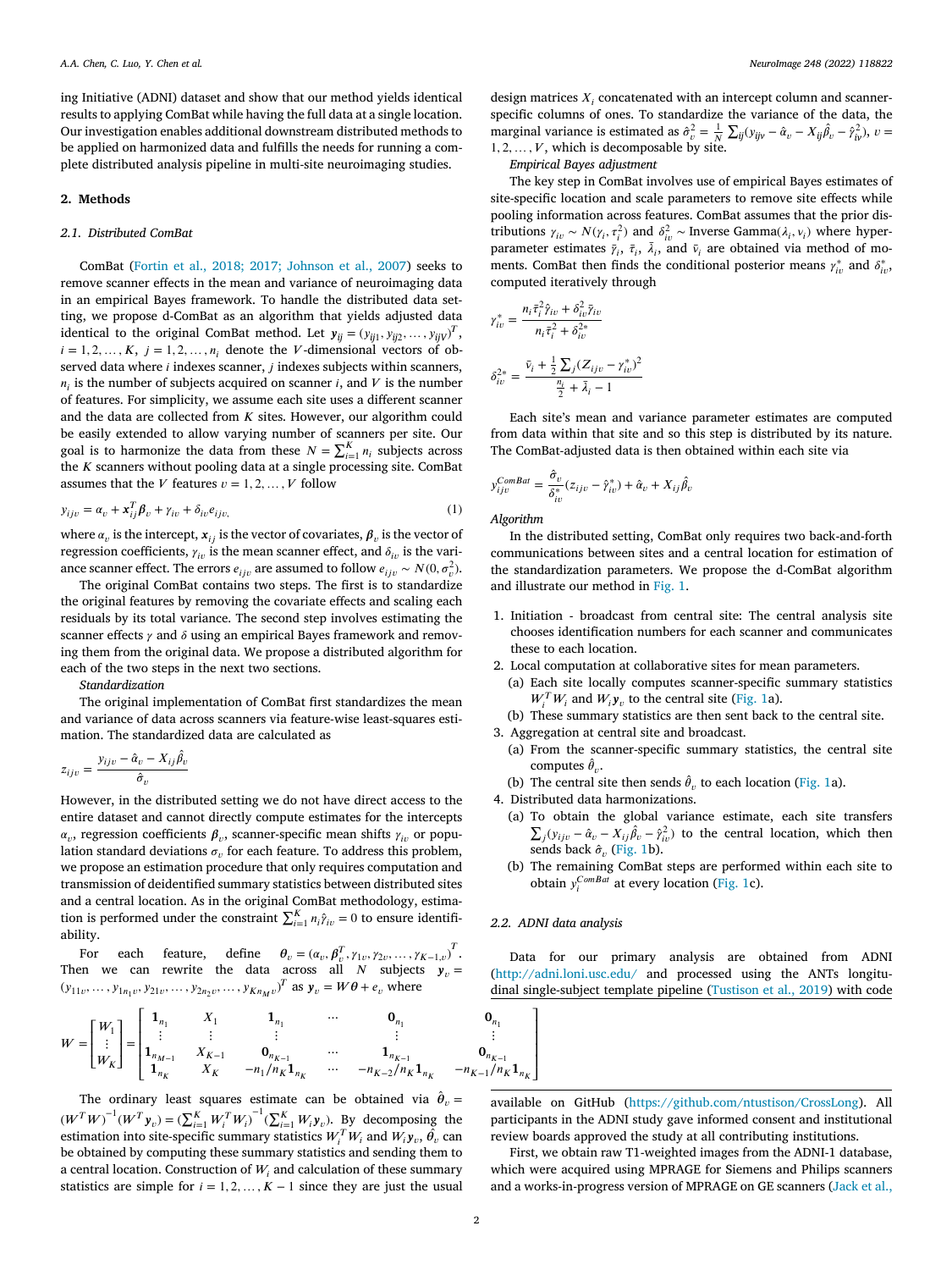<span id="page-2-0"></span>

**Fig. 1.** *Distributed ComBat illustration.* The procedure to perform distributed ComBat harmonization is outlined as follows. **a**, Each site sends its deidentified summary statistics to a central site for estimation of regression coefficients which are then passed back to the sites. **b**, Each site sends summary statistics to a central site for estimation of the population variance which is then passed back to the sites. **c**, The sites can then use the global regression coefficients and variance estimates to perform the remaining ComBat steps and obtain harmonized data.

[2010\)](#page-4-0). For each subject, we estimate a template from all the image timepoints. Each normalized timepoint image undergoes rigid spatial normalization to this single-subject template followed by processing via a single image cortical thickness pipeline consisting of brain extraction [\(Avants](#page-3-0) et al., 2010), denoising [\(Manjón](#page-4-0) et al., 2010), N4 bias correction [\(Tustison](#page-4-0) et al., 2010), Atropos n-tissue segmentation (Avants et al., 2011), and [registration-based](#page-3-0) cortical thickness estimation (Das et al., 2009). We include the 62 cortical thickness values from the baseline scans in our primary dataset.

We then identified scanner based on information contained within the Digital Imaging and Communications in Medicine (DICOM) headers for each scan. We consider subjects to be acquired on the same scanner if they share the scanner site, scanner manufacturer, scanner model, head coil, and magnetic field strength. In total, this definition yields 142 distinct scanners of which 78 had less than three subjects and were removed from analyses. The final sample consists of 505 subjects across 64 scanners, with 213 subjects imaged on scanners manufactured by Siemens, 70 by Philips, and 222 by GE. These 64 scanners are divided across 53 distinct ADNI sites. The sample has a mean age of 75.3 (SD 6.70) and includes 278 (55%) males, 115 (22.8%) Alzheimer's disease (AD) patients, 239 (47.3%) late mild cognitive impairment (LMCI), and 151 (29.9%) cognitively normal (CN) individuals.

#### *2.3. Comparison with ComBat*

We conduct an experiment to compare d-ComBat and ComBat applied on the full data available at a single location. To emulate a distributed data setting, we treat each of the 53 ADNI sites as separate locations and only enable sharing of summary statistics with a central location. We then apply d-ComBat to this data while including age, sex, and disease status as covariates. For the reference ComBat-adjusted data, we apply ComBat including the same covariates while all of the data is housed at a single site.

We also compare these two ComBat outputs by comparing their parameter estimates, harmonized output data, and run time. Parameter estimates are compared through the maximum difference between the two sets of estimates. We then compare the harmonized data within each site and report the maximum error across all sites. For run time, we compare the ComBat run time with the time elapsed across all d-ComBat steps, including calculations at the central location.

## **3. Results**

We ran d-ComBat and ComBat in R on a laptop computer running macOS Catalina version 10.15.7 with a 2.3 GHz 8-Core Intel Core i9 processor. d-ComBat ran in 387 ms across all sites and steps versus ComBat

which took 40 ms. The average run time within each site was 7.04 ms and the central site took 6 ms to compute the necessary estimates.

[Fig.](#page-3-0) 2 compares the empirical Bayes parameter estimates and regression coefficients obtained from each method, showing no visible differences across all parameters. The maximum percent differences between estimates were  $4.17 \times 10^{-10}$  for location parameters,  $1.72 \times 10^{-13}$ for scale parameters, and  $1.19 \times 10^{-11}$  for regression coefficients.

The harmonized data were identical between the two methods. We found that the maximum percent difference between any two data points across the 53 locations was  $2.75 \times 10^{-13}$ .

## **4. Discussion**

Challenges in data sharing across institutions have inspired distributed algorithms for statistical analysis and machine learning. We contribute to this growing base of methods by introducing distributed ComBat for harmonization of data housed in clinical sites. To the best of our knowledge, this is the first harmonization method adapted for this setting. Compared to ComBat, we demonstrate that d-ComBat yields identical parameter estimates and harmonized output data.

Unlike ComBat, d-ComBat requires two round of communications with a central location, which requires coordination and sharing of deidentified summary statistics between sites. These additional steps result in greater total run time across all sites, but very short run times at each site. In practice, the execution time of d-ComBat will also depend on the transfer speed of summary statistics to the central location and the speed of individuals running the code at each site. The total time to run d-ComBat is likely greater than running ComBat while having data at a single location, but this additional time is expected given the complexities of a distributed data setting. Further investigation into approximating the standardization step in one communication step could greatly improve the ease of using d-ComBat.

For distributed Combat, only aggregated statistics are communicated, and the re-identification risk for the patients is expected to be low. In the future, we plan to formally quantify the re-identification risk rigorously, and enhance our algorithms via techniques including differential privacy (Dwork et al., 2016; Dwork and Roth, 2014; Wasserman and Zhou, 2010). Future studies could also adapt other [harmonization](#page-3-0) methods for distributed data, including extensions of ComBat for longitudinal data (Beer et al., [2020\)](#page-3-0), nonlinear [associations](#page-4-0) (Pomponio et al., 2020), and covariance effects [\(Chen](#page-3-0) et al., 2021).

## **5. Software**

All of the postprocessing analysis was performed in the R statistical software (V3.6.1). Distributed ComBat is implemented in R [\(https:](https://github.com/andy1764/Distributed-ComBat)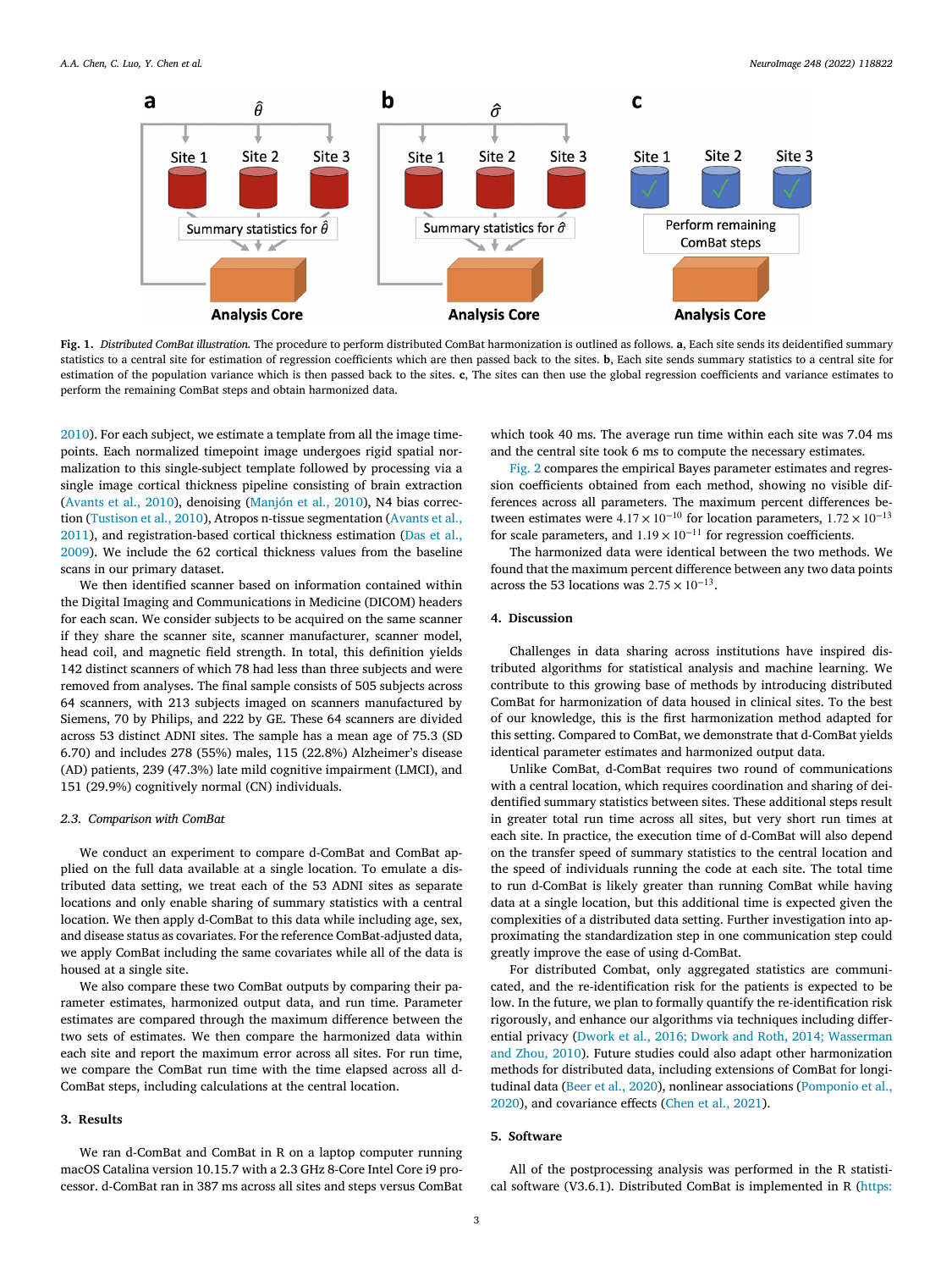<span id="page-3-0"></span>

**Fig. 2.** *Distributed ComBat parameter estimates.* Scatter plots compare parameter estimates from distributed ComBat versus those obtained from ComBat with all data at one location. **a** and **b** show empirical Bayes point estimates for location and scale respectively. **c** displays the regression coefficients obtained from each method.

[//github.com/andy1764/Distributed-ComBat\)](https://github.com/andy1764/Distributed-ComBat). Reference implementations for ComBat are available in R and Matlab (https://github.com/ [Jfortin1/ComBatHarmonization\)](https://github.com/Jfortin1/ComBatHarmonization) and in Python (https://github.com/ Jfortin1/neuroCombat).

#### **Declaration of Competing Interest**

The authors declare no competing interests.

## **Credit authorship contribution statement**

**Andrew A. Chen:** Formal analysis, Conceptualization, Software, Investigation, Writing – original draft. **Chongliang Luo:** Methodology, Writing – review & editing. **Yong Chen:** Methodology, Writing – review & editing. **Russell T. Shinohara:** Supervision, Conceptualization, Writing – review & editing. **Haochang Shou:** Supervision, Conceptualization, Writing – review & editing.

#### **Acknowledgements**

This work was supported by the National Institute of Neurological Disorders and Stroke (grant numbers R01 NS085211 and R01 NS060910), the National Multiple Sclerosis Society (RG-1707-28586), the National Institute of Mental Health (R01 MH123550), and a seed grant from the University of Pennsylvania Center for Biomedical Image Computing and Analytics (CBICA). The content is solely the responsibility of the authors and does not necessarily represent the official views of the funding agencies.

Yong Chen's research was supported in part by Patient-Centered Outcomes Research Institute (PCORI) Project Program Award (ME-2019C3- 18315). All statements in this report, including its findings and conclusions, are solely those of the authors and do not necessarily represent the views of the Patient-Centered Outcomes Research Institute (PCORI), its Board of Governors or Methodology Committee.

The majority of the data used in this paper are derived from the ADNI study. Data collection and sharing for this project was funded by the Alzheimer's Disease Neuroimaging Initiative (ADNI) (National Institutes of Health Grant U01 AG024904) and DOD ADNI (Department of Defense award number W81XWH-12-2-0012). ADNI is funded by the National Institute on Aging, the National Institute of Biomedical Imaging and Bioengineering, and through generous contributions from the following: AbbVie, Alzheimer's Association; Alzheimer's Drug Discovery Foundation; Araclon Biotech; BioClinica, Inc.; Biogen; Bristol-Myers Squibb Company; CereSpir, Inc.; Cogstate; Eisai Inc.; Elan Pharmaceuticals, Inc.; Eli Lilly and Company; EuroImmun; F. Hoffmann-La Roche Ltd and its affiliated company Genentech, Inc.; Fujirebio; GE Healthcare; IXICO Ltd.;Janssen Alzheimer Immunotherapy Research & Development, LLC.; Johnson & Johnson Pharmaceutical Research & Development LLC.; Lumosity; Lundbeck; Merck & Co., Inc.;Meso Scale Diagnostics, LLC.; NeuroRx Research; Neurotrack Technologies; Novartis Pharmaceuticals Corporation; Pfizer Inc.; Piramal Imaging; Servier; Takeda Pharmaceutical Company; and Transition Therapeutics. The Canadian Institutes of Health Research is providing funds to support ADNI clinical sites in Canada. Private sector contributions are facilitated by the Foundation for the National Institutes of Health [\(www.fnih.org\)](https://www.fnih.org). The grantee organization is the Northern California Institute for Research and Education, and the study is coordinated by the Alzheimer's Therapeutic Research Institute at the University of Southern California. ADNI data are disseminated by the Laboratory for Neuro Imaging at the University of Southern California.

#### **References**

- Al-Rubaie, M., Wu, P., Chang, J.M., Kung, S., 2017. Privacy-preserving PCA on horizontally-partitioned data. In: Proceedings of the IEEE Conference on Dependable and Secure Computing, pp. 280–287. doi[:10.1109/DESEC.2017.8073817.](https://doi.org/10.1109/DESEC.2017.8073817)
- [Avants,](http://refhub.elsevier.com/S1053-8119(21)01093-4/sbref0002) B., [Klein,](http://refhub.elsevier.com/S1053-8119(21)01093-4/sbref0002) A., [Tustison,](http://refhub.elsevier.com/S1053-8119(21)01093-4/sbref0002) N., [Woo,](http://refhub.elsevier.com/S1053-8119(21)01093-4/sbref0002) J., [Gee,](http://refhub.elsevier.com/S1053-8119(21)01093-4/sbref0002) J.C., 2010. Evaluation of open-access, automated brain extraction methods on multi-site [multi-disorder](http://refhub.elsevier.com/S1053-8119(21)01093-4/sbref0002) data. In: Proceedings of the 16th Annual Meeting for the Organization of Human Brain Mapping.
- Avants, B.B., Tustison, N.J., Wu, J., Cook, P.A., Gee, J.C., 2011. An open source multivariate framework for n-tissue segmentation with evaluation on public data. Neuroinformatics 9 (4), 381–400. doi[:10.1007/s12021-011-9109-y.](https://doi.org/10.1007/s12021-011-9109-y)
- Bartlett, E.A., DeLorenzo, C., Sharma, P., Yang, J., Zhang, M., Petkova, E., Weissman, M., McGrath, P.J., Fava, M., Ogden, R.T., Kurian, B.T., Malchow, A., Cooper, C.M., Trombello, J.M., McInnis, M., Adams, P., Oquendo, M.A., Pizzagalli, D.A., Trivedi, M., Parsey, R.V., 2018. Pretreatment and early-treatment cortical thickness is associated with SSRI treatment response in major depressive disorder. Neuropsychopharmacology 43 (11), 2221–2230. doi[:10.1038/s41386-018-0122-9.](https://doi.org/10.1038/s41386-018-0122-9)
- J.C., Tustison, N.J., Cook, P.A., Davatzikos, C., Sheline, Y.I., Shinohara, R.T., Linn, K.A., 2020. Longitudinal ComBat: a method for harmonizing longitudinal multi-scanner imaging data. NeuroImage 220, 117129. doi[:10.1016/j.neuroimage.2020.117129.](https://doi.org/10.1016/j.neuroimage.2020.117129)
- Chen, A.A., Beer, J.C., Tustison, N.J., Cook, P.A., Shinohara, R.T., Shou, H., 2021. Removal of scanner effects in covariance improves multivariate pattern analysis in neuroimaging data. Human Brain Mapping 858415. doi[:10.1002/hbm.25688.](https://doi.org/10.1002/hbm.25688)
- Das, S.R., Avants, B.B., Grossman, M., Gee, J.C., 2009. Registration based cortical thickness measurement. NeuroImage 45 (3), 867–879. doi[:10.1016/j.neuroimage.2008.12.016.](https://doi.org/10.1016/j.neuroimage.2008.12.016)
- Duan, R., Boland, M.R., Liu, Z., Liu, Y., Chang, H.H., Xu, H., Chu, H., Schmid, C.H., Forrest, C.B., Holmes, J.H., Schuemie, M.J., Berlin, J.A., Moore, J.H., Chen, Y., 2020a. Learning from electronic health records across multiple sites: a communicationefficient and privacy-preserving distributed algorithm. J. Am. Med. Inform. Assoc. 27 (3), 376–385. doi[:10.1093/jamia/ocz199.](https://doi.org/10.1093/jamia/ocz199)
- Duan, R., Luo, C., Schuemie, M.J., Tong, J., Liang, C.J., Chang, H.H., Boland, M.R., Bian, J., Xu, H., Holmes, J.H., Forrest, C.B., Morton, S.C., Berlin, J.A., Moore, J.H., Mahoney, K.B., Chen, Y., 2020b. Learning from local to global: an efficient distributed algorithm for modeling time-to-event data. J. Am. Med. Inform. Assoc. 27 (7), 1028– 1036. doi[:10.1093/jamia/ocaa044.](https://doi.org/10.1093/jamia/ocaa044)
- Dwork, C., McSherry, F., Nissim, K., Smith, A., 2016. Calibrating noise to sensitivity in private data analysis. J. Priv. Confid. 7 (3), 17–51. doi[:10.29012/jpc.v7i3.405.](https://doi.org/10.29012/jpc.v7i3.405)